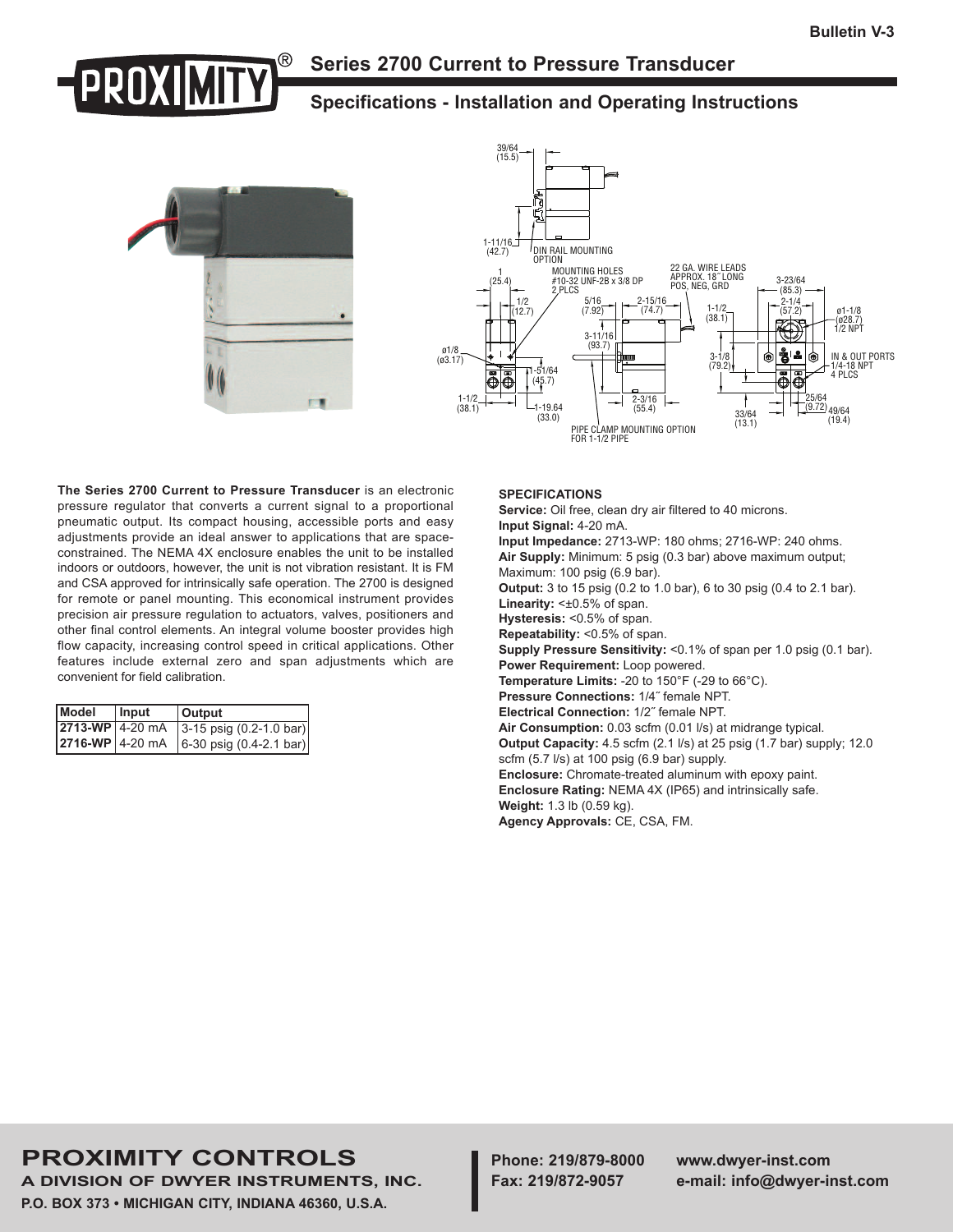### **INSTALLATION**

#### **Pre-installation Requirements**

Environment: Suitable for installation in intrinsically safe operation in hazardous locations outdoors (NEMA 4X, CSA.ENC.4 & IP65).



All wiring must be made to all local and national codes appropriate to the area of installation.

Electrical Input: 4-20 mA DC current source.

Air Supply: Clean, dry, oil free instrument air filtered to 40 micron.



Clean all pipe lines to remove dirt and scale prior to installation. Failures attributable to instrument air supply contamination are not covered by the warranty.



This instrument vents to atmosphere. The use of supply gas other than air can create a hazardous environment.

#### **Mounting**

The standard mounting kit enables panel or wall mounting of the unit. For 1-1/2˝ and 2˝ pipe mounting, use the optional kit that is Dwyer Instruments, Inc. part number A-182.

To mount unit to a 1-1/2˝ pipe, use two 10-32 holes on the back of the unit to attach bracket to transducer. then place U-bolt around pipe and through bracket. Place nuts on U-bolt and tighten (see Figure 1).

With access to the rear of a panel, attach transducer using two 10-32 screws and the two threaded mounting screws on the back of the unit. With no access to the back of the panel, attach the bracket to the transducer using the two 10-32 holes on the back of the unit and mount bracket to panel using four 10-32 screws (see Figure 2).

Due to its light weight, the Series 2700 can also be mounted in line with support provided by the supply and output piping.







**Figure 1 Pipe Mounting**



**Panel Mounting**

The Series 2700 can be mounted to a DIN-rail using the optional kit that is Dwyer Instruments, Inc. part number A-181. This will allow the transducer to mount to DIN 50045, 50035, 50022 rails (see Figure 3).



**Figure 3 DIN Rail Mounting Kit**

#### **Pneumatic Connections**

Clean all pipe lines to remove dirt and scale prior to installation. Supply air must be filtered to 40 microns and free of moisture and lubricants. Two (2) 1/4˝ NPT ports are provided for supply air connections. Either port may be used. The unused port must be plugged with the pipe plug included with the unit. Two (2) 1/4˝ ports are provided for pneumatic output connections. Either port may be used and one may be used for the mounting of an output gage. If no gage is installed, the unused port must be plugged with the pipe plug included with the unit.

#### **Electrical Connections**

The Series 2700 is a two wire device (does not require a separate power source), plus a safety ground. The unit requires a variable input current of 4-20 mA. The 1/2˝ NPT conduit connection is made using 18˝ pigtail wire coming from the unit. Electrical connections are made to the red (+) and black (-) leads. The green lead is furnished for case ground (see Figure 4).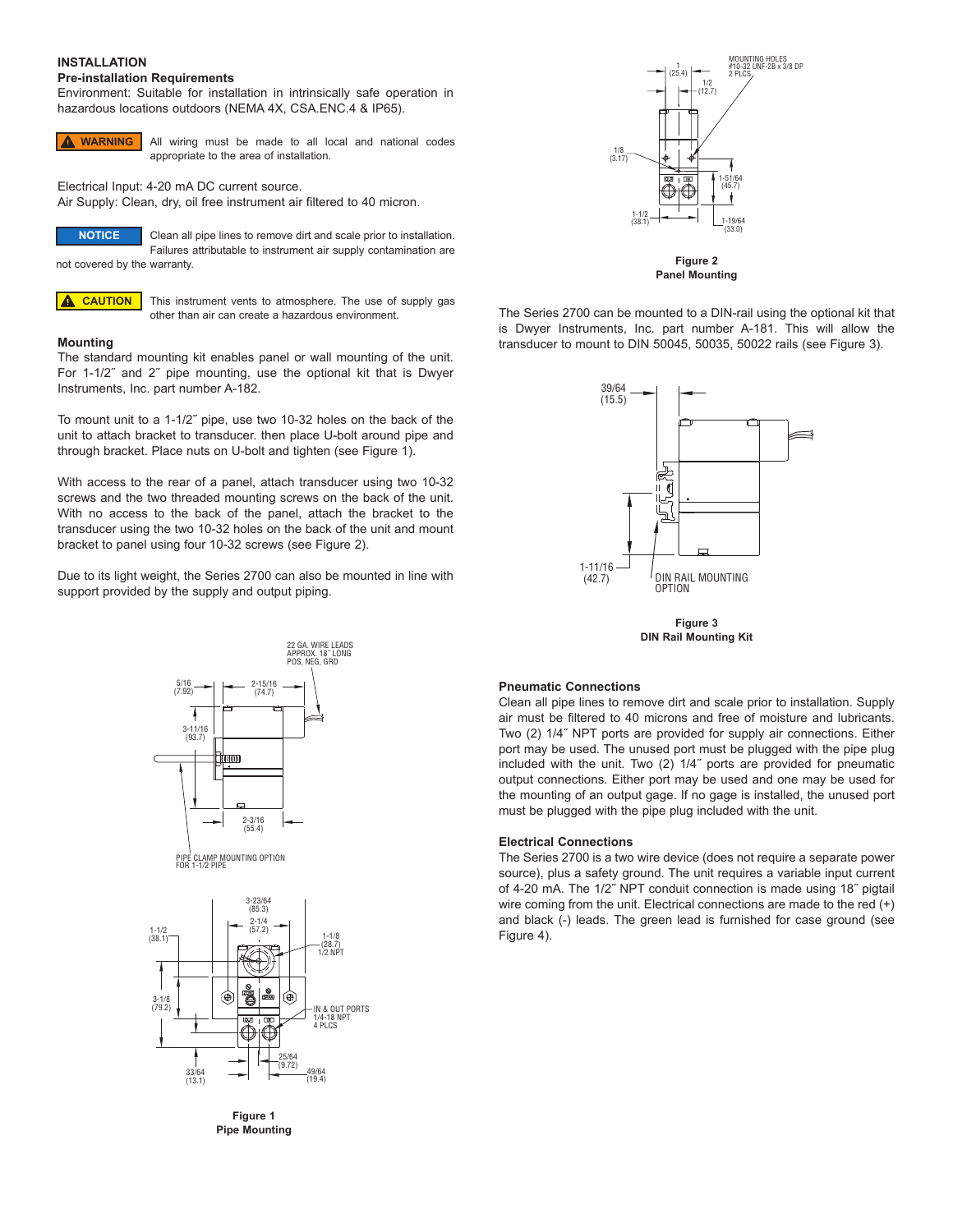

**Figure 4 1/2˝ Conduit Connection**

The I/P transducer enclosure contains aluminum and is considered to constitute a potential risk of ignition by impact or friction and must be taken into account during installation. **WARNING**

#### **Factory Mutual Research Corporation (FM) Intrinsically Safe**

**Ratings:** IS / I, II, IIII / 1 / CDEFG / T4 Ta = 70°C - 431-990-036; Entity; Type  $4X$  Entity Parameters: Vmax = 30 V, Imax = 0.7 W, Ci = 0, Li = 0

#### **Equipment Ratings:**

Intrinsically safe electrical apparatus with Entity parameters for use in Class I, II, III, Division 1, Groups C, D, E, F and G in accordance with manufacturing Control Drawing No. 431-990-036, Rev. 1; nonincendive for Class I, Division 2, Groups A, B, C and D; suitable for Class II and III, Division 2, Groups F and G hazardous (Classified) indoor/outdoor Type 4X locations.

#### **CSA Intrinsically Safe Ratings:**

Ex nA, Group IIB, T4: Class I, Div 2, Groups C and D; Class II, Groups E, F and G; Class III; Encl Type 4X input rated 7-30 VDC, 125 mA max. Connected as per Dwyer installation drawing 531-990-045. Enclosure Type 4X. Maximum ambient temperature range -30°C to 70°C.

Ex ia IIB, T4; Encl Type 4X, intrinsically safe, with entity parameters: Ui = 30 VDC, Ii = 125 mA, Pi = 0W, Ci = 0µF, Li-0mH; when connected as per Dwyer Instruments, Inc. installation drawing 531-990-045; Enclosure Type 4X. Maximum ambient temperature range -30°C to 70°C.

## **OPERATION**

**Calibration** All units are shipped from the factory calibrated, direct acting.

**NOTICE**

Factory calibration is susceptible to shift due to handling during transit. Dwyer Instruments, Inc. recommends that all units be

calibrated prior to use.

Though the units are shipped fully calibrated it is suggested that the user check the calibration to ensure that settings and operation match the application requirements.



**NOTICE** The unit must be calibrated in the plane it is mounted in.

#### **Direct Acting Calibration**

In direct acting operation the unit is calibrated so that minimum input signal corresponds to minimum output pressure and increasing input signal results in increasing output pressure. Apply the minimum input signal of the range being used (e.g. 4 mA).

Observe the output pressure. If necessary, adjust the zero screw until reaching minimum output pressure setting. Turn zero screw clockwise to increase and counter-clockwise to decrease.



If unable to achieve output during calibration process, turn zero adjustment screw clockwise for up to 30 revolutions or until

output pressure rises.

#### **TROUBLESHOOTING**

| <b>Problem</b>   | <b>Look For</b>          | <b>Solution</b>          |
|------------------|--------------------------|--------------------------|
| No or low        | Zero Adjustment          | Reset zero               |
| <b>loutput</b>   | Supply pressure too low  | Increase supply pressure |
|                  |                          | (see specs)              |
| Unstable/low     | Electrical connection    | Check connection/signal  |
| <b>loutput</b>   | Clogged orifice          | Clean orifice            |
| Erratic          | Liquid/contamination in  | Clean air supply         |
| Operation        | air supply               |                          |
| Works in         | Pressure goes down       | Reverse input wires      |
| <b>I</b> reverse | when signal is increased |                          |
| Output equals    | Improper pneumatic       | Insure that supply is    |
| supply           | connections              | connected to "IN" port   |
| pressure         |                          | and output is connected  |
|                  |                          | to "OUT" port            |

Apply the maximum input signal of the range being used (e.g. 20 mA). Observe the output pressure. If necessary, adjust the span screw until reaching maximum output pressure setting.

**NOTICE**

Turn span screw clockwise to increase and counter-clockwise to decrease.

Under normal circumstances, no maintenance should be

After setting the span it will be necessary to recheck the zero. Repeat steps 1-4 until both end points are at required values.

#### **MAINTENANCE**

**NOTICE**

# **Instrument Air Filtration**

required.

Failures due to instrument supply air contamination are not covered by warranty. Use of oil and/or water saturated instrument air can cause erratic operation. Poor quality instrument air can result in unit failure. It is recommended that a filter regulator (such as Dwyer Instruments, Inc. Series AFR) be placed upstream of each unit where oil and/or water laden instrument air is suspected.

If clean, dry air is not used the orifice can become blocked. To clean, first turn off supply air, then remove the screw located on the side of the unit above the "out" port. Unplug the orifice using a wire that has a smaller diameter than 0.012˝ (0.30 mm). Replace screw tightly into unit.

**NOTICE**

If problems are not solved by troubleshooting procedures, contact an applications engineer for further assistance.

**WARNING**

These products are intended for use in industrial compressedair systems only. Do not use these products where pressures and temperatures can exceed those listed under specifications.

The Series 2700 Current to Pressure Transducers are not field repairable and should be returned if repair is needed (field repair should not be attempted and may void warranty). Be sure to include a brief description of the problem plus any relevant application notes. Contact customer service to receive a return goods authorization number before shipping.